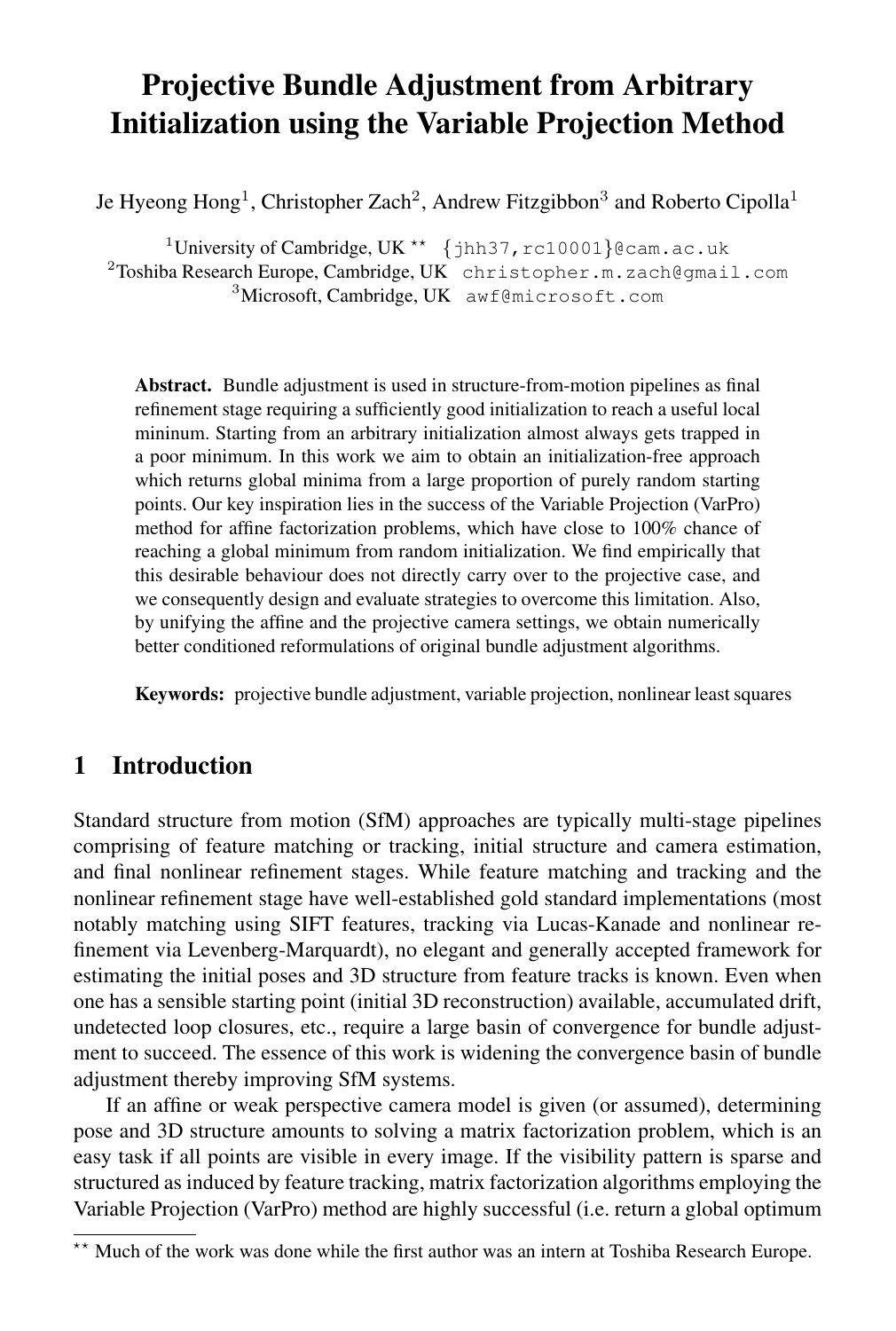

Fig. 1. Visualization of the Di2 (see Table 7) tracks recovered using our two-stage metaalgorithms. In each run, each meta-algorithm is initialized from random camera poses and points (Fig. 1b). In the first stage, it performs affine bundle adjustment using either a Linear or Nonlinear VarPro-based algorithms, reaching the best affine optimum (Fig. 1c) in 91% of all runs. The outputs are then used to initialize projective bundle adjustment. Although Di2 has strong perspective effects, our recommended meta-algorithms (TSMA1 and TSMA2) both reach the best projective optimum (Fig. 1d) in 90–98% of all runs.

in a large fraction of runs) even when the poses and the 3D structure are initialized arbitrarily [18, 10]. Thus, the initial SfM computation can be entirely bypassed in the affine case. One obvious question is whether this is also true when using a pinhole camera model. This the main motivation of this work.

Formally, we are interested in finding global minimizers of the following nonlinear least squares projective bundle adjustment problem

$$
\min_{\{\mathbf{P}_i\}\{\tilde{\mathbf{x}}_j\}} \sum_{\{i,j\} \in \Omega} \|\boldsymbol{\pi}\left(\mathbf{P}_i \tilde{\mathbf{x}}_j\right) - \tilde{\mathbf{m}}_{ij}\|_2^2 \tag{1}
$$

without requiring good initial values for the unknowns. In (1) the unknowns are as follows:  $P_i \in \mathbb{R}^{3 \times 4}$  is the projective camera matrix for frame i and  $\tilde{\mathbf{x}}_j \in \mathbb{R}^4$  is the homogeneous vector of coordinates of point j.  $\tilde{m}_{ij} \in \mathbb{R}^2$  is the observed projection of point j in frame i.  $\Omega$  denotes a set of visible observations and  $\pi(\cdot)$  is the perspective division such that  $\bm{\pi}([x,y,z]^\top) := [x/z, y/z]^\top$ . This division introduces nonlinearity to the objective, and thus we can interpret (1) as a nonlinear matrix factorization problem.

Our quest to solve (1) directly without the help of an initial structure and motion estimation step leads to the following contributions:

- + Extension of Ruhe and Wedin algorithms: we extend the separable nonlinear least squares algorithms in [20] to apply to nonseparable problems such as (1).
- + Unification of affine and projective cases: we unify affine and projective bundle adjustment as special cases of a more general problem class. As a byproduct we obtain numerically better conditioned formulations for each of the special cases.
- + Simple two-stage meta-algorithms: we provide numerical experiments to identify the method yielding the highest success rate overall on real and synthetic datasets. We conclude that each of two winning methods is a Variable Projection (VarPro) method-based two-stage approach, which uses either a traditional or proposed numerically stable affine bundle adjustment algorithm followed by the proposed projective bundle adjustment algorithm.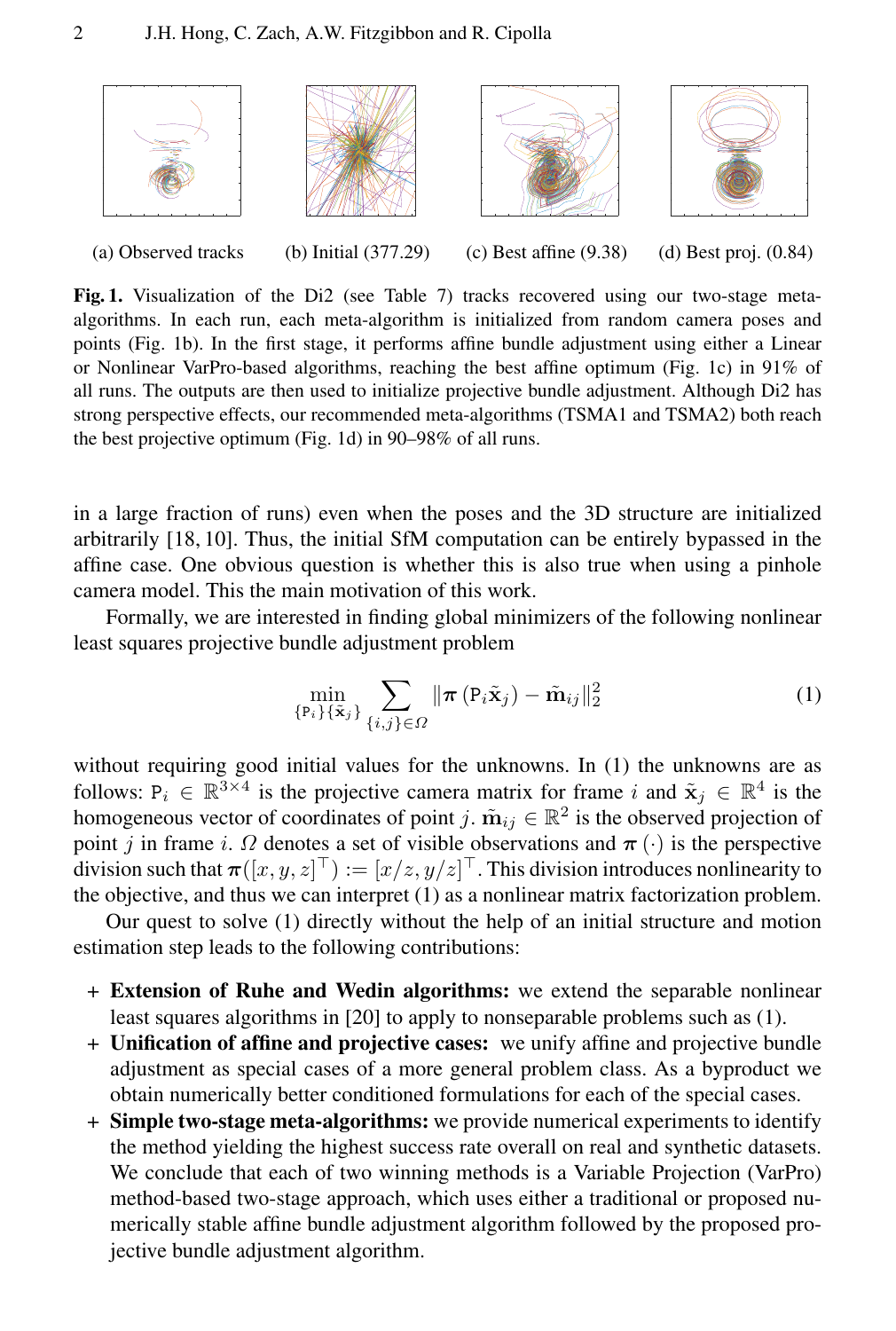Conversely, there are limitations of this work: the scope is confined to the  $L^2$ -norm projective formulation, and consequently we may encounter new challenges when incoporating robust kernel techniques and/or extending this work to the calibrated case, which is more frequently used in practice. We discuss the iteration complexity of our proposed algorithms but do not include timing measurements as we believe meaningful run-time figures require comparable implementations (and our code in [11] is inefficient as it has not incorporated the speed-up tricks mentioned in [2, 4, 10]).

#### 1.1 Related work

In this section we briefly summarize relevant literature. The first seminal work dates back to Wiberg [25], who investigated the task of matrix factorization under missing data and whose name is today associated with the most successful method to solve this problem. The method is based on the principle of Variable Projection, which rewrites the objective in terms of a reduced set of unknowns by "minimizing out" the remaining ones. This approach is in particular promising, when the dependencies between unknowns forms a bipartite graph (which is the case in the structure from motion setting). In several works it has been experimentally verified that the Wiberg/VarPro method is far superior to naive joint optimization for matrix factorization problems (e.g. [5, 17, 10]), which explains the interest in the more difficult to implement VarPro methods.

In computer vision the connection between matrix factorization and affine structure from motion—but without missing data—was explored in [23]. Solving projective structure from motion via matrix factorization is more difficult, and it requires iterative methods even in the fully observed case (e.g. [22]). One step towards the application of VarPro methods in projective problems is the Nonlinear VarPro extension explored by Strelow [21], which we take as a starting point for our implementation.

All methods mentioned so far are ideally designed not to require a careful initialization for the unknown cameras and 3D structure (or matrix factors in the general case), and VarPro-derived methods work well for matrix factorization tasks even with random values as initializer. In SfM applications strong geometric constraints (we refer to [9] for a comprehensive treatment) can be used to determine sensible initial cameras and 3D structure. This initialization is subsequently used as starting point for nonlinear least-squares optimization (termed bundle adjustment) over all unknowns (see [24] for a review). Determining a good starting point for bundle adjustment is a non-trivial problem and expensive to solve in the general case. Compared to two-view and three-view geometry and to full-scale bundle adjustment this step of finding a good initializer also lacks in theoretical understanding. Hence, it is beneficial to bypass this stage altogether and investigate initialization-free methods for bundle adjustment.

## 2 Known methods for bivariate least-squares optimization

Bivariate least-squares solves

$$
\min_{\mathbf{u},\mathbf{v}} \|\boldsymbol{\varepsilon}(\mathbf{u},\mathbf{v})\|_2^2
$$
 (2)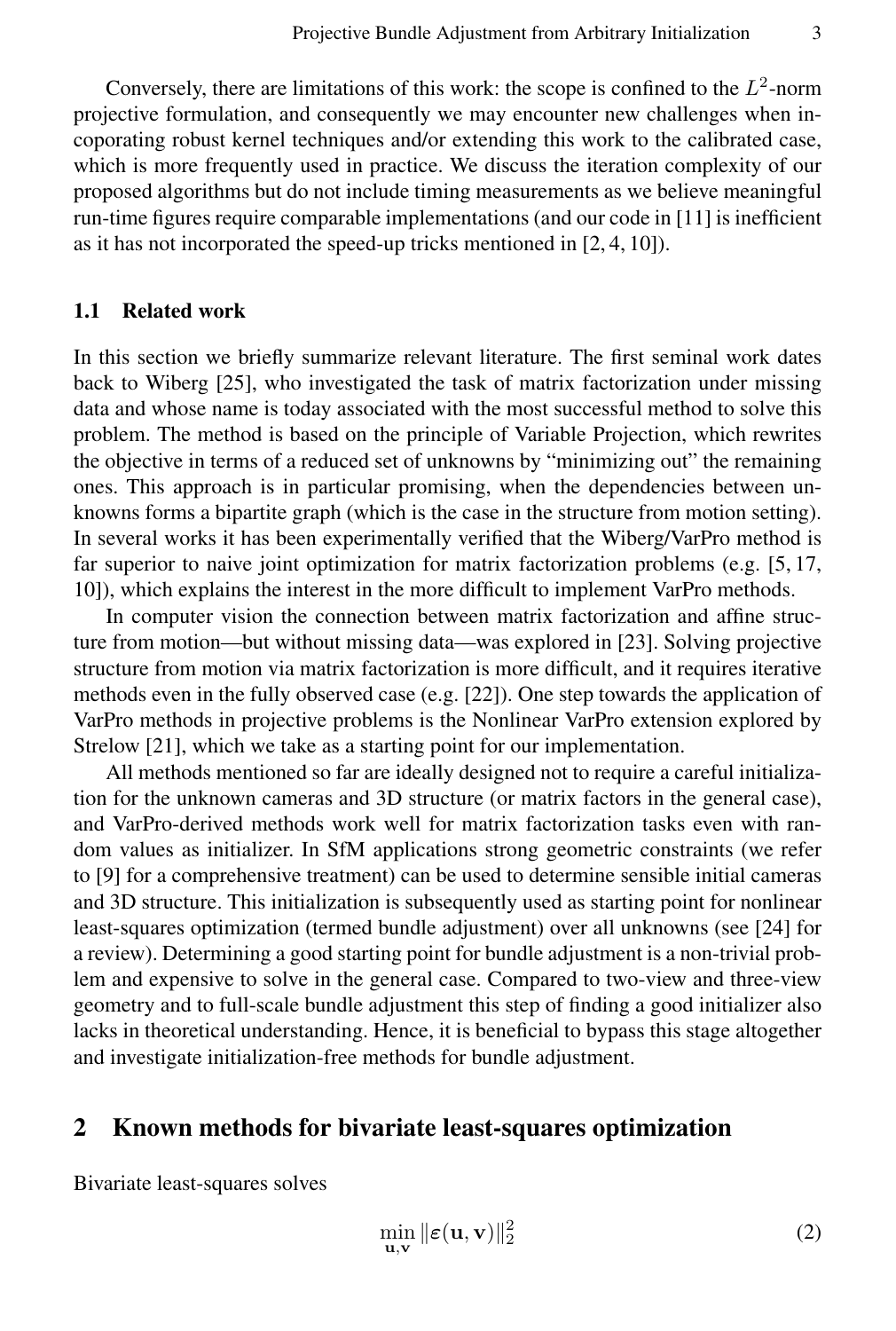where u and v are sets of model parameters and  $\varepsilon$  is the residual vector. We can solve this by using various methods, namely Joint optimization, Variable Projection (Linear [6] and Nonlinear VarPro [21]) and Alternating least-squares (ALS), which is equivalent to RW3 (see  $\S 2.2$  and  $\S 3$ ).

The key to implementing all these methods is the use of the Levenberg-Marquardt (LM) algorithm [13, 15], which is a widely used trust-region strategy.

### The Levenberg-Marquardt algorithm (LM)

LM [13, 15] is an extension of the Gauss-Newton algorithm, which minimizes  $\|\epsilon(\mathbf{x})\|_2^2$ by iteratively solving its linearization and updating x accordingly. At each iteration, the Gauss-Newton update  $\Delta x$  is the solution of the linearized problem

$$
\underset{\Delta \mathbf{x}}{\arg \min} \left\| \boldsymbol{\varepsilon}(\mathbf{x}) + \mathbf{J}(\mathbf{x}) \Delta \mathbf{x} \right\|_{2}^{2} \tag{3}
$$

where x denotes the parameter values from the previous iteration and  $J(x) := \partial \varepsilon(x)/\partial x$ . This step is likely to lead to a lower objective if the local cost surface about x resembles a quadratic model, but otherwise may lead to a higher objective. To overcome this, LM incorporates a regularizer to control the step size and find the augmented solution

$$
\underset{\Delta \mathbf{x}}{\arg \min} \|\boldsymbol{\varepsilon}(\mathbf{x}) + \mathbf{J}(\mathbf{x})\Delta \mathbf{x}\|_{2}^{2} + \lambda \|\Delta \mathbf{x}\|_{2}^{2}
$$
(4)

where  $\lambda$  is known as the damping factor which we tune to decrease the cost. This parameter indicates the size of the trust region — the smaller the value of  $\lambda$ , the larger the region that can be "trusted" as quadratic.

### 2.1 Joint optimization

Joint optimization solves for all parameters simultaneously. This is achieved by stacking into the vector  $\mathbf{x} = [\mathbf{u}; \mathbf{v}]$  and using a Newton-like solver such as LM. In general, the update at iteration  $k$  is

$$
[\mathbf{u}_{k+1}; \mathbf{v}_{k+1}] = \mathbf{x}_{k+1} = \mathbf{x}_k - (\mathbf{H}(\mathbf{x}_k) + \lambda \mathbf{I})^{-1} \mathbf{g}(\mathbf{x}_k)
$$
(5)

where  $H(\mathbf{x}_k)$  is the Hessian (or its approximation) of  $\|\boldsymbol{\varepsilon}(\mathbf{x})\|_2^2$  at  $\mathbf{x}_k$ ,  $\mathbf{g}(\mathbf{x}_k)$  is the gradient  $\nabla_{\mathbf{x}} || \boldsymbol{\varepsilon}(\mathbf{x}_k) ||_2^2$  and  $\lambda$  is the damping factor. A widely used Hessian approximation, which is also used by LM (and throughout this paper), is the Gauss-Newton matrix  $2J(\mathbf{x}_k)^\top J(\mathbf{x}_k)$  where  $J(\mathbf{x}_k) := \partial \varepsilon(\mathbf{x}_k) / \partial \mathbf{x}$ .

### 2.2 Linear Variable Projection (Linear VarPro)

Linear VarPro [6] is an approach for solving separable nonlinear least-squares [20], which is a subset of bivariate optimization problems and has a property that the residual vector is linear in at least one of two variables, e.g.

$$
\min_{\mathbf{u},\mathbf{v}} \|\boldsymbol{\varepsilon}(\mathbf{u},\mathbf{v})\|_2^2 = \min_{\mathbf{u},\mathbf{v}} \|\mathbf{A}(\mathbf{u})\mathbf{v} - \mathbf{b}\|_2^2 \tag{6}
$$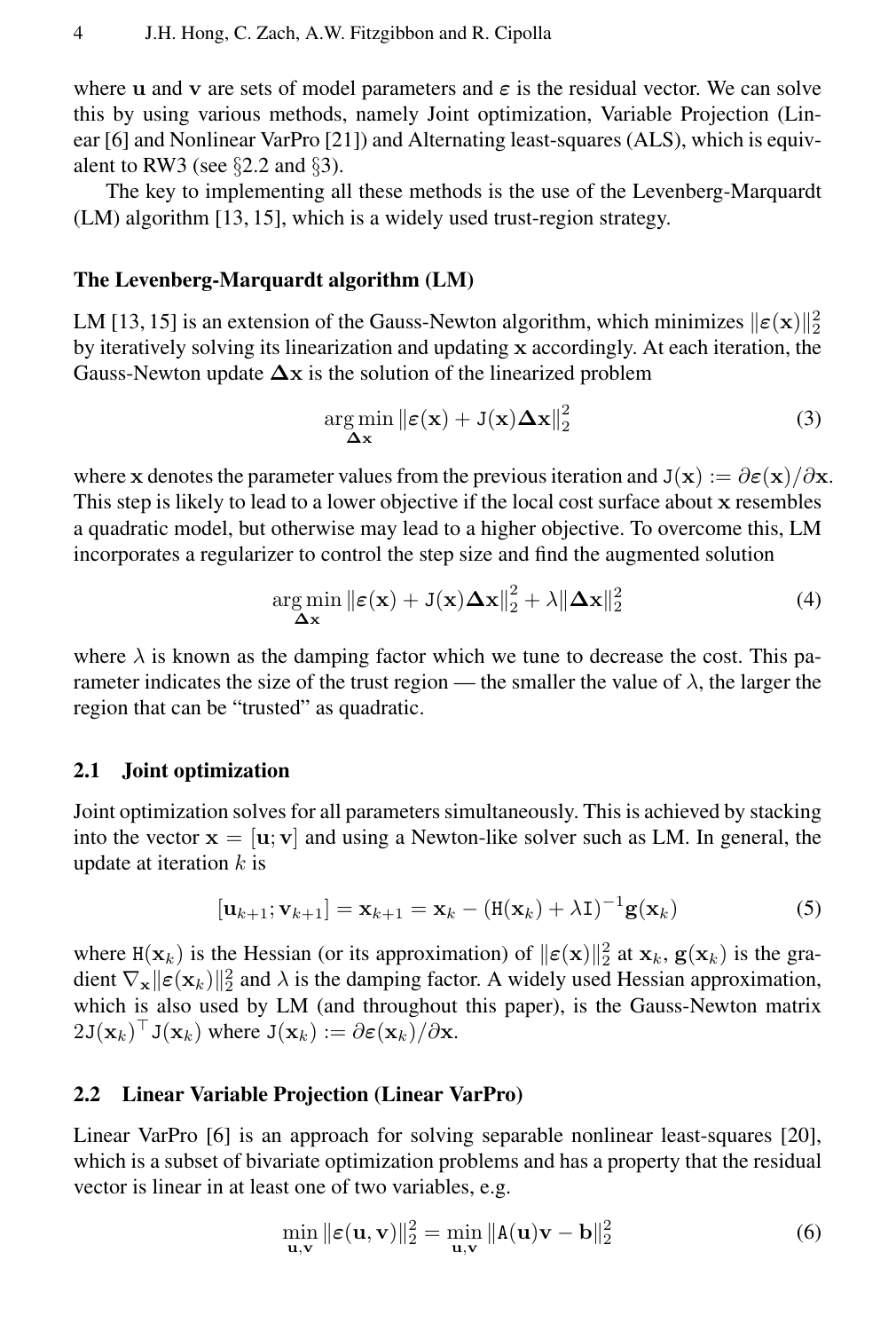where **u** and **v** are sets of model parameters,  $\varepsilon$  is the residual vector,  $A(u)$  is a linear operator which depends on u and b is a constant vector. Since  $\varepsilon$  is linear in v, we have a direct solution for v that minimizes (6) given u which we call

$$
\mathbf{v}^*(\mathbf{u}) := \underset{\mathbf{v}}{\arg\min} \|\mathbf{A}(\mathbf{u})\mathbf{v} - \mathbf{b}\|_2^2 = \mathbf{A}^\dagger(\mathbf{u})\mathbf{b}.\tag{7}
$$

Substituting  $\mathbf{v}^*(\mathbf{u})$  for  $\mathbf{v}$  in (6) yields

$$
\min_{\mathbf{u}} \|\boldsymbol{\varepsilon}^*(\mathbf{u})\|_2^2 := \min_{\mathbf{u}} \|\mathbf{A}(\mathbf{u})\mathbf{v}^*(\mathbf{u}) - \mathbf{b}\|_2^2 = \min_{\mathbf{u},\mathbf{v}} \|\left(\mathbf{A}(\mathbf{u})\mathbf{A}^\dagger(\mathbf{u}) - \mathbf{I}\right)\mathbf{b}\|_2^2 \tag{8}
$$

which is a nonlinear reduced problem in u that can be solved using LM.

In [7], the authors claim that this reduced objective is almost always better conditioned than the original one. Although no formal proof is provided, we can find empirical evidence in matrix factorization [10].

Deriving the Jacobian of the reduced problem First, we write the Jacobian of the original problem (6) as

$$
J(\mathbf{u}, \mathbf{v}) := \left[\frac{\partial \varepsilon(\mathbf{u}, \mathbf{v})}{\partial \mathbf{u}} \frac{\partial \varepsilon(\mathbf{u}, \mathbf{v})}{\partial \mathbf{v}}\right] = \left[\frac{\partial \varepsilon(\mathbf{u}, \mathbf{v})}{\partial \mathbf{u}} \mathbf{A}(\mathbf{u})\right] =: \left[J_{\mathbf{u}}(\mathbf{u}, \mathbf{v}) \mathbf{J}_{\mathbf{v}}(\mathbf{u})\right]. \quad (9)
$$

We then express (using the chain rule) the Jacobian of the reduced problem (8) as

$$
J^*(\mathbf{u}) := \frac{d\varepsilon^*(\mathbf{u})}{d\mathbf{u}} = \frac{d\varepsilon(\mathbf{u}, \mathbf{v}^*(\mathbf{u}))}{d\mathbf{u}} = \frac{\partial \varepsilon(\mathbf{u}, \mathbf{v}^*(\mathbf{u}))}{\partial \mathbf{u}} + \frac{\partial \varepsilon(\mathbf{u}, \mathbf{v}^*(\mathbf{u}))}{\partial \mathbf{v}} \frac{d\mathbf{v}^*(\mathbf{u})}{d\mathbf{u}} \tag{10}
$$

$$
= J_{\mathbf{u}}(\mathbf{u}, \mathbf{v}^*(\mathbf{u})) + J_{\mathbf{v}}(\mathbf{u}) \frac{d}{d\mathbf{u}} \left[ A(\mathbf{u})^\dagger \mathbf{b} \right]
$$
(11)

$$
= J_{\mathbf{u}}(\mathbf{u}, \mathbf{v}^*(\mathbf{u})) + J_{\mathbf{v}}(\mathbf{u}) \frac{d}{d\mathbf{u}} \left[ J_{\mathbf{v}}(\mathbf{u})^\dagger \right] \mathbf{b}.
$$
 (12)

If  $v^*(u)$  is differentiable, (12) is analytically tractable. (see [11].)

Ruhe and Wedin algorithms for Linear VarPro In [20], Ruhe and Wedin proposed three Newton-like algorithms each of which uses an approximation to the Hessian. The first algorithm, RW1, simply uses Gauss-Newton  $(2J<sup>T</sup> J)$ . The second algorithm, RW2, approximates  $d\mathbf{v}^*(\mathbf{u})/d\mathbf{u}$  in the Jacobian such that the approximated Gauss-Newton matrix is orthogonal to the column space of  $J_v(u)$ . Finally, RW3 assumes independence of the two variables by setting  $d\mathbf{v}^*(\mathbf{u})/d\mathbf{u} = 0$ , leading to alternation.

Although Ruhe and Wedin did not associate any trust region strategy with the above algorithms, we can easily incorporate this by using LM.

### 2.3 Nonlinear Variable Projection (Nonlinear VarPro)

The approach in  $\S 2.2$  can be applied only to separable nonlinear least-squares, where the objective is bivariate and linear in at least one of two variables. Strelow [21] extended this to apply to nonseparable problems, which can be expressed as

$$
\min_{\mathbf{u},\mathbf{v}} \|\boldsymbol{\varepsilon}(\mathbf{u},\mathbf{v})\|_2^2 = \min_{\mathbf{u},\mathbf{v}} \|\mathbf{f}(\mathbf{u},\mathbf{v}) - \mathbf{b}\|_2^2.
$$
 (13)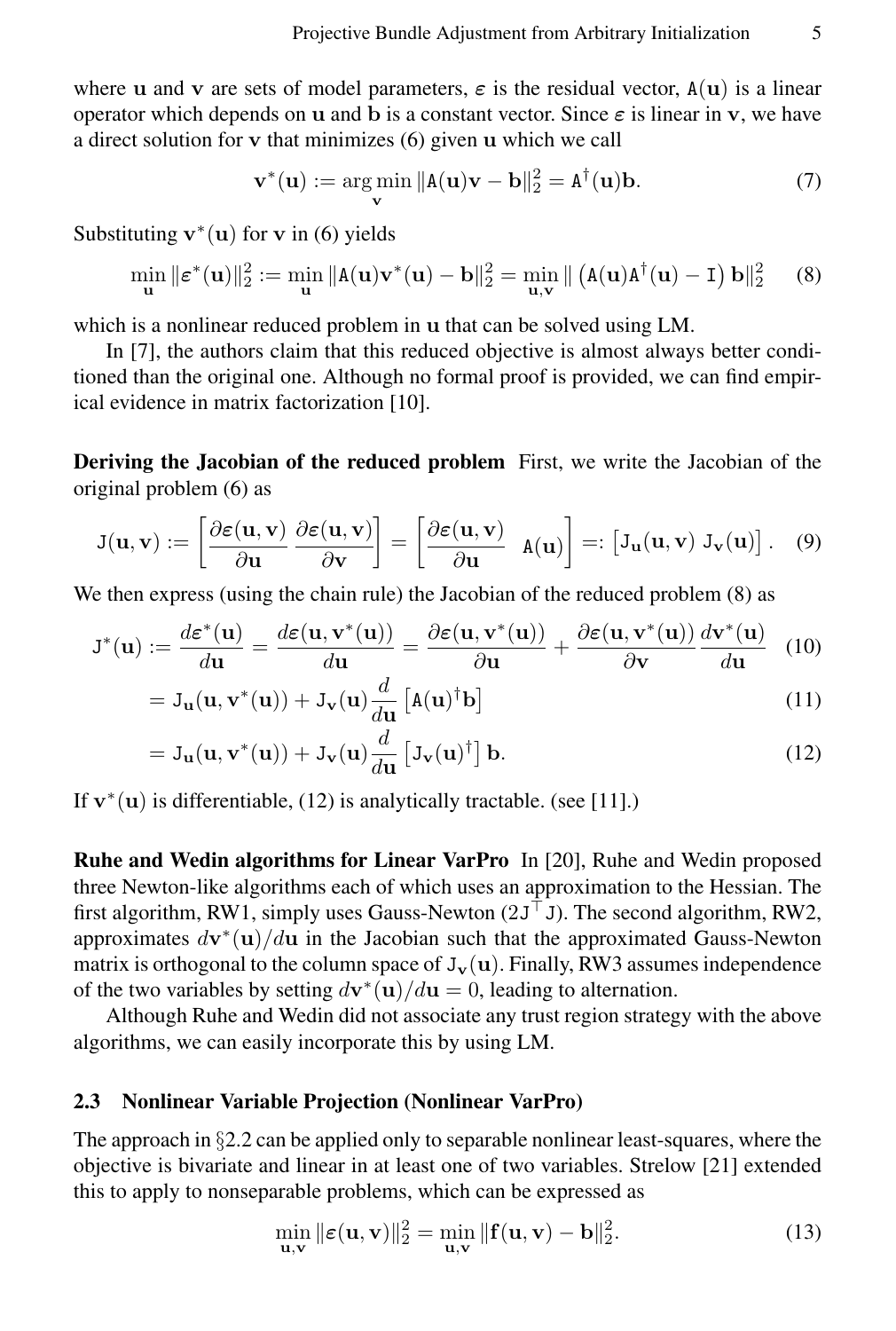Similar to §2.2, we wish to find  $\mathbf{v}^*(\mathbf{u}) := \arg \min_{\mathbf{v}} ||\boldsymbol{\varepsilon}(\mathbf{u}, \mathbf{v})||_2^2$  and solve

$$
\min_{\mathbf{u}} \|\boldsymbol{\varepsilon}^*(\mathbf{u})\|_2^2 := \min_{\mathbf{u}} \|\boldsymbol{\varepsilon}(\mathbf{u}, \mathbf{v}^*(\mathbf{u}))\|_2^2. \tag{14}
$$

In this case,  $\mathbf{v}^*(\mathbf{u})$  may not have a closed form solution as the residual vector is nonlinear in both u and v. Instead, we apply a second-order iterative solver (e.g. LM) to approximately solve  $\arg \min_{\mathbf{v}} ||\boldsymbol{\varepsilon}(\mathbf{u}, \mathbf{v})||_2^2$  and store the final solution in  $\hat{\mathbf{v}}_0^*$ .

Now, assuming that  $\hat{\mathbf{v}}_0^*$  has converged, we define  $\hat{\mathbf{v}}^*(\mathbf{u})$  as the quantity obtained by performing one additional Gauss-Newton iteration over  $\bf{v}$  from  $(\bf{u}, \hat{\bf{v}}_0^*)$ . i.e.

$$
\hat{\mathbf{v}}^*(\mathbf{u}) := \hat{\mathbf{v}}_0^* + \underbrace{\argmin\limits_{\Delta \mathbf{v}}\|\boldsymbol{\varepsilon}(\mathbf{u}, \hat{\mathbf{v}}_0^*) + J_\mathbf{v}(\mathbf{u}, \hat{\mathbf{v}}_0^*)\Delta \mathbf{v}\|_2^2}_{\text{The additional Gauss-Newton step}} = \hat{\mathbf{v}}_0^* - J_\mathbf{v}(\mathbf{u}, \hat{\mathbf{v}}_0^*)^\dagger \boldsymbol{\varepsilon}(\mathbf{u}, \hat{\mathbf{v}}_0^*).
$$

Above expression implicitly assumes that  $\varepsilon(\mathbf{u}, \mathbf{v})$  is locally linear in v about  $\varepsilon(\mathbf{u}, \hat{\mathbf{v}}_0^*)$ . This approximation allows us to estimate  $d\mathbf{v}^*(\mathbf{u})/d\mathbf{u}$  by computing  $d\hat{\mathbf{v}}^*(\mathbf{u})/d\mathbf{u}$ :

$$
\frac{d\mathbf{v}^*(\mathbf{u})}{d\mathbf{u}} \approx \frac{d\hat{\mathbf{v}}^*(\mathbf{u})}{d\mathbf{u}} = -\frac{\partial}{\partial \mathbf{u}} [\mathbf{J}_\mathbf{v}(\mathbf{u}, \hat{\mathbf{v}}_0^*)^\dagger \boldsymbol{\varepsilon}(\mathbf{u}, \hat{\mathbf{v}}_0^*)]. \tag{16}
$$

(15)

Combining the results of (10) and (16) and using the differentiation rule for matrix pseudo-inverses [6] yields

$$
\tilde{\mathbf{J}}^*(\mathbf{u}) := \mathbf{J}_{\mathbf{u}}(\mathbf{u}, \hat{\mathbf{v}}_0^*) - \mathbf{J}_{\mathbf{v}}(\mathbf{u}, \hat{\mathbf{v}}_0^*) \frac{\partial}{\partial \mathbf{u}} \left[ \mathbf{J}_{\mathbf{v}}(\mathbf{u}, \hat{\mathbf{v}}_0^*)^\dagger \boldsymbol{\varepsilon}(\mathbf{u}, \hat{\mathbf{v}}_0^*) \right] \tag{17}
$$

$$
= \left(\mathbf{I} - \mathbf{J}_{\mathbf{v}}(\mathbf{u}, \hat{\mathbf{v}}_0^*) \mathbf{J}_{\mathbf{v}}(\mathbf{u}, \hat{\mathbf{v}}_0^*)^\dagger\right) \mathbf{J}_{\mathbf{u}}(\mathbf{u}, \hat{\mathbf{v}}_0^*)
$$

$$
- \mathbf{J}_{\mathbf{v}}(\mathbf{u}, \hat{\mathbf{v}}_0^*) \frac{\partial}{\partial \mathbf{u}} \left[\mathbf{J}_{\mathbf{v}}(\mathbf{u}, \hat{\mathbf{v}}_0^*)^\dagger\right] \varepsilon(\mathbf{u}, \hat{\mathbf{v}}_0^*)
$$
(18)

where  $\tilde{J}^*(u)$  is the approximate Jacobian used by Nonlinear VarPro.

In summary, one iteration of Nonlinear VarPro amounts to solving one inner minimization over v given u, which outputs  $\hat{\mathbf{v}}_0^* \approx \mathbf{v}^*(\mathbf{u})$ , followed by one outer minimization over **u**, which is achieved by linearizing the residual vector in **v** about  $\varepsilon(\mathbf{u}, \hat{\mathbf{v}}_0^*)$ .

For separable problems, the residual vector is always linear in v, and therefore (18) becomes the exact Jacobian.

### 3 Ruhe and Wedin algorithms for Nonlinear VarPro

We acquire the nonlinear extensions of the original Ruhe and Wedin algorithms [20] as follows: since original RW1 applies the Gauss-Newton algorithm on the reduced problem (8), we propose that Nonlinear RW1 employs the Gauss-Newton algorithm using the Jacobian derived in (18). (This is essentially the same as Strelow's General Wiberg [21]). Original RW2 projects the exact Jacobian of original RW1 to the left nullspace of  $J_{\mathbf{v}}(\mathbf{u})$ , resulting in an approximated Gauss-Newton matrix. For Nonlinear RW2, we project the Jacobian of Nonlinear RW1 to the left nullspace of  $J_v(u, \hat{v}_0^*)$ , which is equivalent to discarding the latter term of (18). Lastly, original RW3 assumes u and v to be independent. For the nonlinear case, this translates to  $d\hat{\mathbf{v}}^*(\mathbf{u})/d\mathbf{u} = 0$ , yielding  $J_v(u, \hat{v}_0^*)$  as the approximate Jacobian of Nonlinear RW3.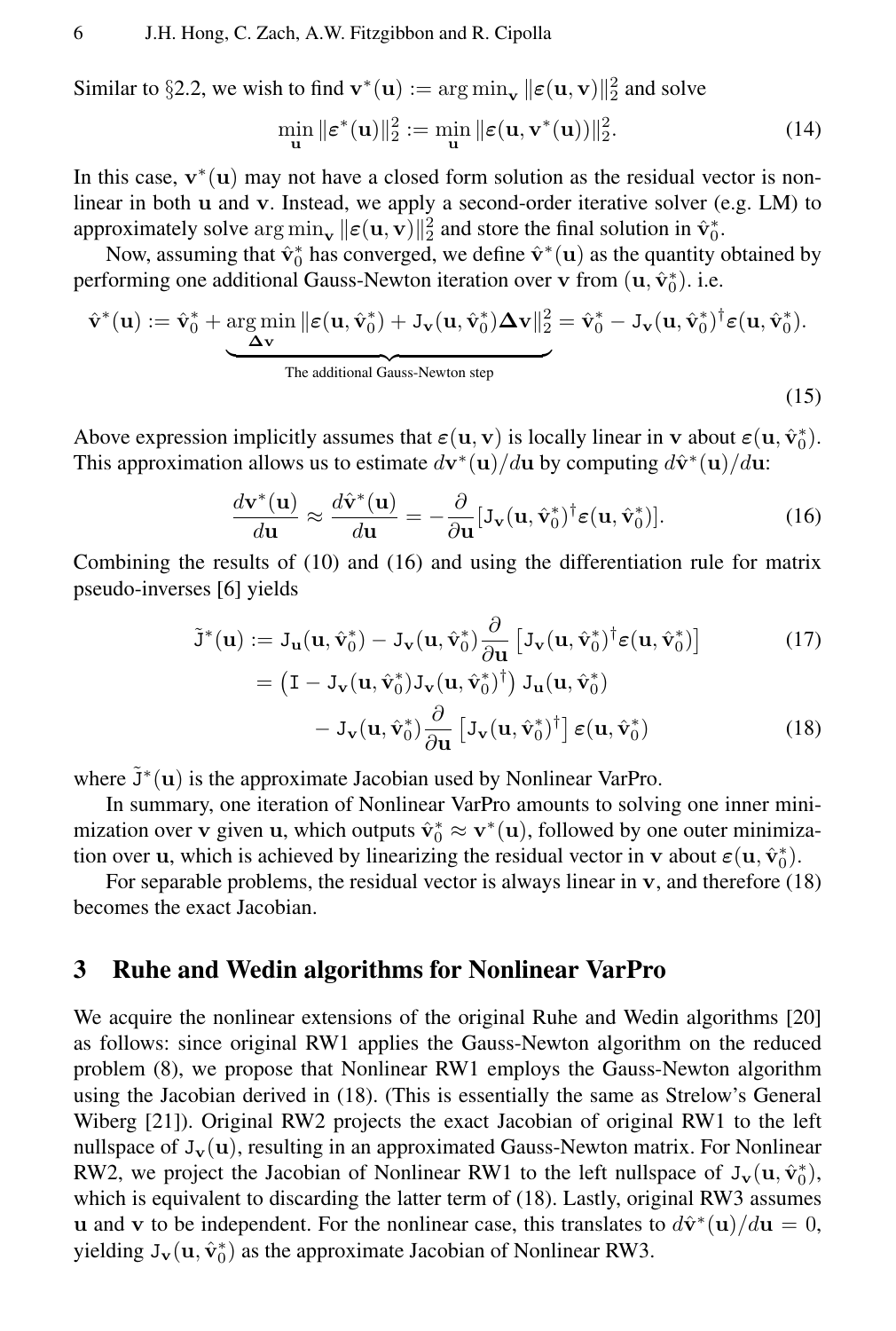Table 1. A list of approximate Jacobians used by our nonlinear extension of the Ruhe and Wedin algorithms. Nonlinear RW1 applies the Gauss-Newton (GN) algorithm on the reduced problem (14), Nonlinear RW2 makes an approximation to the Jacobian as described in §3 and Nonlinear RW3 makes a further approximation which turns it into alternation.  $\hat{v}_0^*$  is obtained using a second-order iterative solver (see  $\S 2.3$ ).

| Algorithm           | Approximate Jacobian used                                                                                                                                                                                                                                                             |
|---------------------|---------------------------------------------------------------------------------------------------------------------------------------------------------------------------------------------------------------------------------------------------------------------------------------|
| Nonlinear RW3 (ALS) | $J_{RW3} := J_{\mathbf{u}}(\mathbf{u}, \hat{\mathbf{v}}_0^*)$                                                                                                                                                                                                                         |
| Nonlinear RW2       | $J_{RW2} := J_{RW3} - J_{\mathbf{v}}(\mathbf{u}, \hat{\mathbf{v}}_0^*) J_{\mathbf{v}}(\mathbf{u}, \hat{\mathbf{v}}_0^*)^{\dagger} J_{\mathbf{u}}(\mathbf{u}, \hat{\mathbf{v}}_0^*)$                                                                                                   |
| Nonlinear RW1 (GN)  | $\mathbf{J}_{RW1} := \mathbf{J}_{RW2} - \mathbf{J}_{\mathbf{v}}(\mathbf{u}, \hat{\mathbf{v}}_0^*) \frac{\partial}{\partial \mathbf{u}} \left[ \mathbf{J}_{\mathbf{v}}(\mathbf{u}, \hat{\mathbf{v}}_0^*)^{\dagger} \right] \boldsymbol{\varepsilon}(\mathbf{u}, \hat{\mathbf{v}}_0^*)$ |

#### 3.1 The sparsity of the Hessian approximations

Okatani et al. [18] and Strelow [21] pointed out structural similarity between the Schur complement reduced system for Joint optimization and Linear VarPro. Analysing the exact differences between the two methods is a research question on its own, and therefore in this paper we just confirm numerically that the Hessian approximations of both RW1 and RW2 (linear and nonlinear) have the same sparsity pattern as the Schur complement reduced system for Gauss-Newton based Joint optimization. Furthermore, we found (through code implementation) that the iteration complexity of our proposed nonlinear extensions is similar (same for RW2, higher for RW1) to standard bundle adjustment with embedded point iterations [12]. Hence, one LM iteration of both standard bundle adjustment and our method will take roughly similar amount of time.

### 4 A unified notation for uncalibrated camera models

In this section, we present a unified notation for uncalibrated (affine and projective) cameras which allows a modularized compilation of bundle adjustment algorithms.

Affine and projective cameras are widely-used uncalibrated camera models which can be expressed in the homogeneous or the inhomogeneous form. We can incorporate both models and forms into a single camera matrix by defining

$$
P_i := P(\mathbf{p}_i, \mathbf{q}_i, s_i, \mu_i) := \begin{bmatrix} p_{i1} & p_{i2} & p_{i3} & p_{i4} \\ p_{i5} & p_{i6} & p_{i7} & p_{i8} \\ \mu_i q_{i1} & \mu_i q_{i2} & \mu_i q_{i3} & s_i \end{bmatrix} =: \begin{bmatrix} \mathbf{p}_{i1}^{\top} \\ \mathbf{p}_{i2}^{\top} \\ \mu_i \mathbf{q}_i^{\top} \\ s_i \end{bmatrix}
$$
(19)

where  $\mathbf{p}_i = [\mathbf{p}_{i1}^\top, \mathbf{p}_{i2}^\top]^\top = [p_{i1}, \cdots, p_{i8}]^\top$  and  $\mathbf{q}_i = [q_{i1}, q_{i2}, q_{i3}]^\top$  are the projective camera parameters for frame i,  $\mu_i \in [0, 1]$  indicates the degree of "projectiveness" of frame  $i$ , and  $s_i$  is the scaling factor of the  $i$ -th camera.

Now each point is typically parametrized as

$$
\tilde{\mathbf{x}}_j := \tilde{\mathbf{x}}(\mathbf{x}_j, t_j) := \left[\mathbf{x}_j^\top t_j\right] := \left[x_{j1} \; x_{j2} \; x_{j3} \; t_j\right]^\top \tag{20}
$$

where  $\mathbf{x}_j = \begin{bmatrix} x_{j1}, x_{j2}, x_{j3} \end{bmatrix}^\top$  is the vector of unscaled inhomogeneous coordinates of point j and and  $\tilde{\mathbf{x}}_i$  is the vector of homogeneous coordinates of point j. (19) and (20)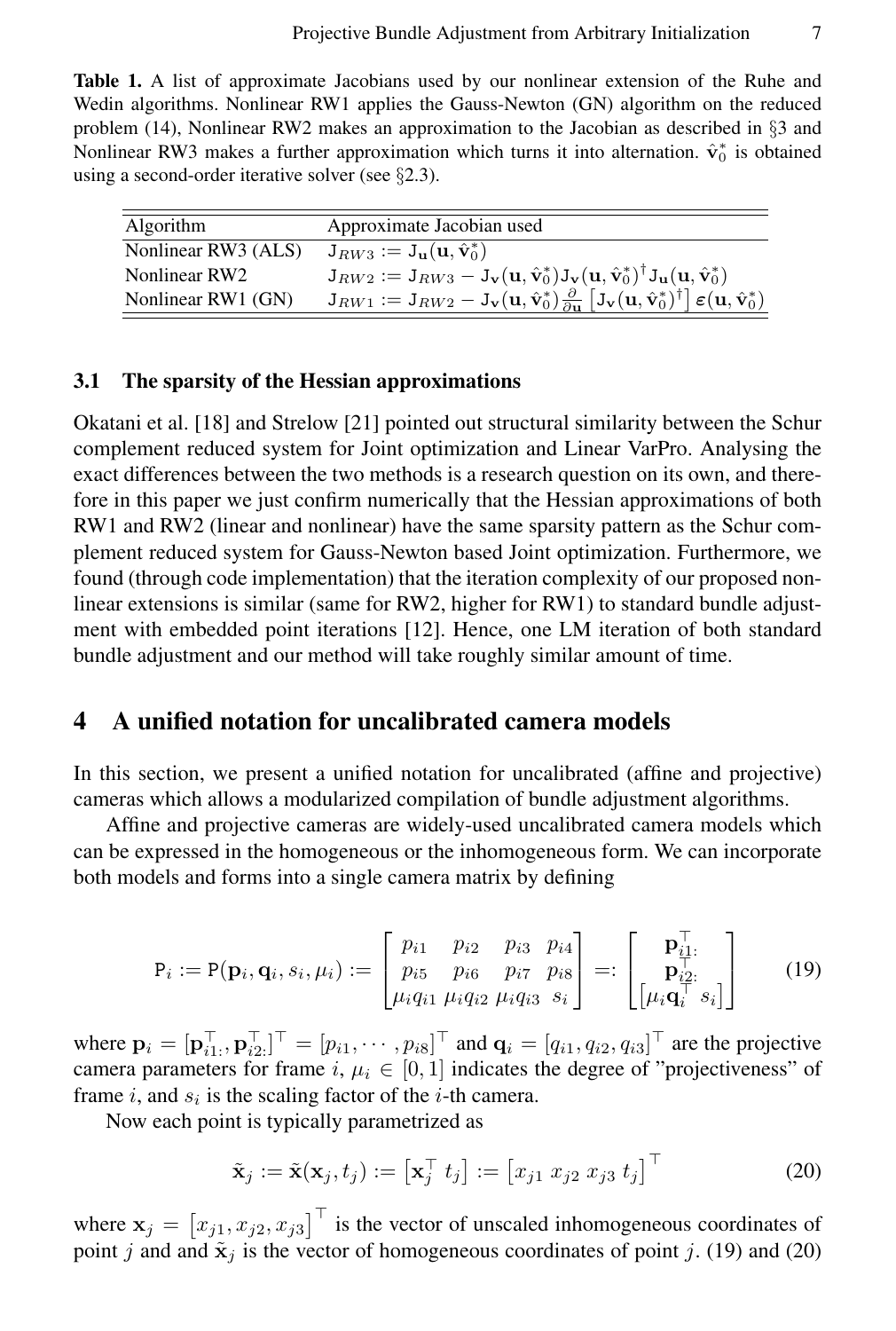lead to a unified projection function

$$
\boldsymbol{\pi}_{ij} := \boldsymbol{\pi}(\mathbf{P}_i, \tilde{\mathbf{x}}_j) = \boldsymbol{\pi}(\mathbf{P}(\mathbf{p}_i, \mathbf{q}_i, s_i, \mu_i), \tilde{\mathbf{x}}(\mathbf{x}_j, t_j)) = \frac{1}{\mu_i \mathbf{q}_i^{\top} \mathbf{x}_j + s_i t_j} \begin{bmatrix} \mathbf{p}_{i1}^{\top}, \tilde{\mathbf{x}}_j \\ \mathbf{p}_{i2}^{\top}, \tilde{\mathbf{x}}_j \end{bmatrix} . (21)
$$

We show in Table 2 that the affine and the projective models (in both homogeneous and inhomogeneous forms) are specific instances of the unified model described above.

**Table 2.** A summary of uncalibrated camera models using the unified notation.  $H \in \mathbb{R}^{4 \times 4}$  is an arbitrary invertible matrix, and  $A \in \mathbb{R}^{4 \times 4}$  is an arbitrary invertible matrix with the last row set to [0, 0, 0, 1].  $\alpha_i, \beta_j \in \mathbb{R}$  is an arbitrary scale factor.

| Variable<br>Form |                                | Affine model ( $\mu_i = 0$ )                                                     | Projective model ( $\mu_i = 1$ )                               |  |
|------------------|--------------------------------|----------------------------------------------------------------------------------|----------------------------------------------------------------|--|
|                  | Camera $(P_i)$                 | $P(\mathbf{p}_i, 0, s_i, 0)$                                                     | $P(\mathbf{p}_i, \mathbf{q}_i, s_i, 1)$                        |  |
|                  | Point $(\tilde{\mathbf{x}}_i)$ | $\tilde{\mathbf{x}}(\mathbf{x}_i, t_i)$                                          | $\tilde{\mathbf{x}}(\mathbf{x}_i,t_i)$                         |  |
| Homogeneous      | Inverse depth                  | $s_i t_i$                                                                        | $\mathbf{q}_i^{\top} \mathbf{x}_j + s_i t_j$                   |  |
|                  | Model property                 | Nonlinear in $P_i$ and $\tilde{\mathbf{x}}_i$                                    |                                                                |  |
|                  | Gauge freedom                  |                                                                                  | $P_i\tilde{\mathbf{x}}_i = (P_iH)(H^{-1}\tilde{\mathbf{x}}_i)$ |  |
|                  | Scale freedom                  | $\pi(P_i, \tilde{\mathbf{x}}_i) = \pi(\alpha_i P_i, \beta_i \mathbf{x}_i)$       |                                                                |  |
|                  | Camera $(P_i)$                 | $P({\bf p}_i, 0, 1, 0)$                                                          | $P(\mathbf{p}_i, \mathbf{q}_i, 1, 1)$                          |  |
| Inhomogeneous    | Point $(\tilde{\mathbf{x}}_i)$ | $\tilde{\mathbf{x}}(\mathbf{x}_i, 1)$                                            | $\tilde{\mathbf{x}}(\mathbf{x}_i,1)$                           |  |
|                  | Inverse depth                  |                                                                                  | $\mathbf{q}_i^{\top} \mathbf{x}_j + 1$                         |  |
|                  | Model property                 | linear in $P_i$ and $\tilde{\mathbf{x}}_i$                                       | nonlinear in $P_i$ and $\tilde{\mathbf{x}}_j$                  |  |
|                  | Gauge freedom                  | $P_i\tilde{\mathbf{x}}_i = (P_i\mathbf{A})(\mathbf{A}^{-1}\tilde{\mathbf{x}}_i)$ | $P_i\tilde{\mathbf{x}}_i = (P_iH)(H^{-1}\tilde{\mathbf{x}}_i)$ |  |
|                  | Scale freedom                  |                                                                                  | None                                                           |  |
|                  |                                |                                                                                  |                                                                |  |

# 5 Compilation of affine/projective bundle adjustment algorithms

In this section, we present the building blocks of our bundle adjustment algorithms for uncalibrated cameras which stem from  $\S2$ ,  $\S3$  and  $\S4$ . To simplify notations, we stack the variables introduced in §4 across all cameras or points by omitting the corresponding subscript, e.g.  $\mathbf{p} = [\mathbf{p}_1^\top, \cdots, \mathbf{p}_f^\top]^\top$  and  $\mathbf{x} = [\mathbf{x}_1^\top, \cdots, \mathbf{x}_n^\top]^\top$ , where f is the number of frames and n is the number of points in the dataset used. We also define  $\tilde{p}$  to be the collection of the camera parameters p, q and s. (Note that  $\mu$  is not included.) We can now rewrite (1) as

$$
\min_{\mathbf{p},\mathbf{q},\mathbf{s},\mathbf{x},\mathbf{t}} \|\boldsymbol{\varepsilon}(\mathbf{p},\mathbf{q},\mathbf{s},\mathbf{x},\mathbf{t},\boldsymbol{\mu})\|_2^2.
$$
 (22)

In this paper, we assume that  $\mu$  (the projectiveness vector) is fixed during optimization as finding an optimal way to adjust  $\mu$  at each iteration is not trivial. Our algorithms first eliminate points  $(\tilde{x})$ , generating a reduced problem over camera poses  $(\tilde{p})$ , but we could reverse the order to eliminate poses first as described in §6.1 of [24].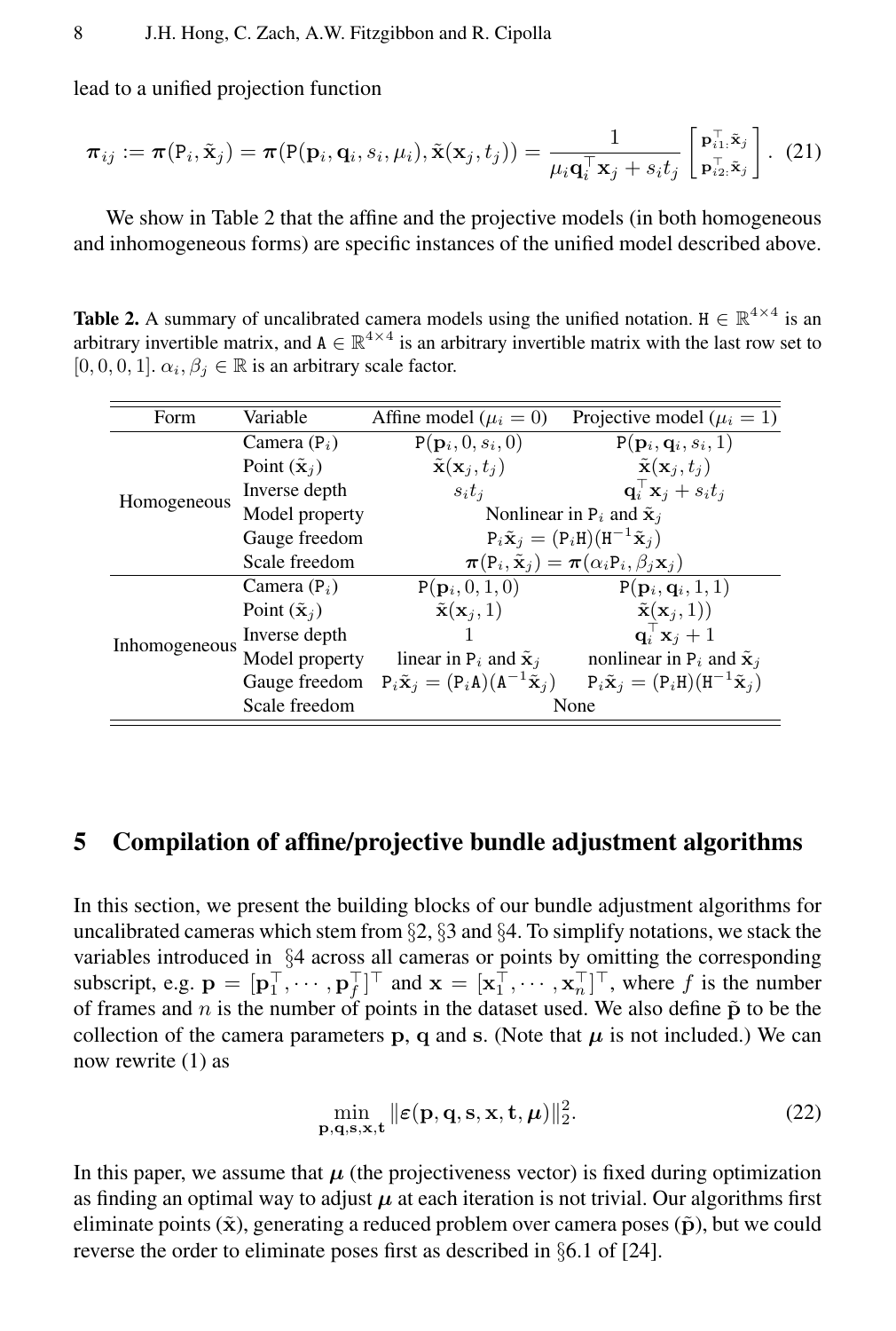#### 5.1 Required derivatives

We only need three types of derivatives to implement all the algorithms mentioned in §2 irrespective of the camera model used.

The first two derivatives are the Jacobian with respect to camera poses  $(J_{\tilde{p}})$  and the Jacobian with respect to feature points  $(J_{\tilde{x}})$  which are the first order derivatives of the original objective (1). These Jacobians are used by both Joint optimization and VarPro but are evaluated at different points in the parameter space — at each iteration, Joint optimization evaluates the Jacobians at  $(\tilde{p}, \tilde{x})$  whereas Linear and Nonlinear VarPro evaluate them at  $(\tilde{\bf p}, \tilde{\bf x}^*(\tilde{\bf p}))$ , where  $\tilde{\bf x}^*(\tilde{\bf p})$  denotes a set of feature points which locally minimizes (1) given the camera parameters  $\tilde{p}$ .

The third derivative, which involves a second-order derivative of the objective, is only required by Linear and Nonlinear RW1.

Table 3. A list of derivatives required for implementing affine and projective bundle adjustment algorithms based on the methods illustrated in §2. The camera parameters ( $\tilde{p}$ ) consist of p, q and s, and the point parameters  $(\tilde{\mathbf{x}})$  consist of x and t. Note that the effective column size of these quantities will vary depending on the parameterization of the camera model used. The Jacobians are the first-order derivatives of  $\varepsilon(\mathbf{p}, \mathbf{q}, \mathbf{s}, \mathbf{x}, \mathbf{t}, \boldsymbol{\mu})$  in (22).

|                                                                                               | Affine                                                                                                                          |                                                                                                       | Projective                                                                                                                                                                                       |                                                                            |  |
|-----------------------------------------------------------------------------------------------|---------------------------------------------------------------------------------------------------------------------------------|-------------------------------------------------------------------------------------------------------|--------------------------------------------------------------------------------------------------------------------------------------------------------------------------------------------------|----------------------------------------------------------------------------|--|
| Required derivatives                                                                          | Hom.                                                                                                                            | Inhom.                                                                                                | Hom.                                                                                                                                                                                             | Inhom.                                                                     |  |
| Jacobian w.r.t. cameras $(J_{\tilde{p}})$                                                     | $\partial \boldsymbol{\varepsilon} \, \partial \boldsymbol{\varepsilon}$                                                        | $\partial \boldsymbol{\varepsilon}$                                                                   | $\partial \varepsilon \, \partial \varepsilon \, \partial \varepsilon$ )                                                                                                                         | $\partial \boldsymbol{\varepsilon} \, \partial \boldsymbol{\varepsilon}$ ) |  |
|                                                                                               | $\left[\overline{\partial \mathbf{p}} \overline{\partial \mathbf{s}}\right]$                                                    | $\partial \mathbf{p}$                                                                                 | $\partial \mathbf{p} \, \partial \mathbf{q} \, \partial \mathbf{s}$                                                                                                                              | $\partial {\bf p} \partial {\bf q}$                                        |  |
| Jacobian w.r.t. points $(J_{\tilde{x}})$                                                      | $\partial \varepsilon \partial \varepsilon$<br>$\partial \mathbf{x} \partial \mathbf{t}$                                        | $\partial \boldsymbol{\varepsilon}$<br>$\partial$ x                                                   | $\partial \varepsilon \partial \varepsilon$<br>$\overline{\partial x} \overline{\partial t}$                                                                                                     | $\partial \boldsymbol{\varepsilon}$<br>$\partial$ x                        |  |
| $\frac{\partial [J_{\tilde{x}}^{\dagger}] \varepsilon}{\partial \tilde{p}}$ (required by RW1) | $\partial[\mathtt{J}^\dagger_{\tilde{\mathbf{x}}}]\,\partial[\mathtt{J}^\dagger_{\tilde{\mathbf{x}}}]\big]$<br>$\epsilon$<br>дs | $\partial[\mathtt{J}^\dagger_{\tilde{\mathbf{x}}}] \boldsymbol{\varepsilon}$<br>$\partial \mathbf{n}$ | $\big[\partial[\mathtt{J}^\dagger_{\tilde{\mathbf{x}}}] \partial[\mathtt{J}^\dagger_{\tilde{\mathbf{x}}}] \partial[\mathtt{J}^\dagger_{\tilde{\mathbf{x}}}] \big]$<br>$\epsilon$<br>$\partial$ s |                                                                            |  |

#### 5.2 Constraining local scale freedoms in homogeneous camera models

Homogeneous camera models have local scale freedoms for each camera and point (see Table 2). We need to constrain these scales appropriately for the second-order update to be numerically stable — manually fixing an entry in each camera and point (as in the inhomogeneous coordinate system) may lead to numerical instability if some points or cameras are located in radical positions.

To do this, we apply a Riemannian manifold optimization framework [1, 14]. The intuition behind this is that scaling each point and each camera arbitrarily does not change the objective, and therefore, each point and each camera can be viewed as lying on the Grassmann manifold (which is a subset of the Riemannian manifold).

In essence, optimization on the Grassmann manifold can be achieved [14] by projecting each Jacobian to its tangent space, computing the second-order update of parameters on the tangent space then retracting back to the manifold by normalizing each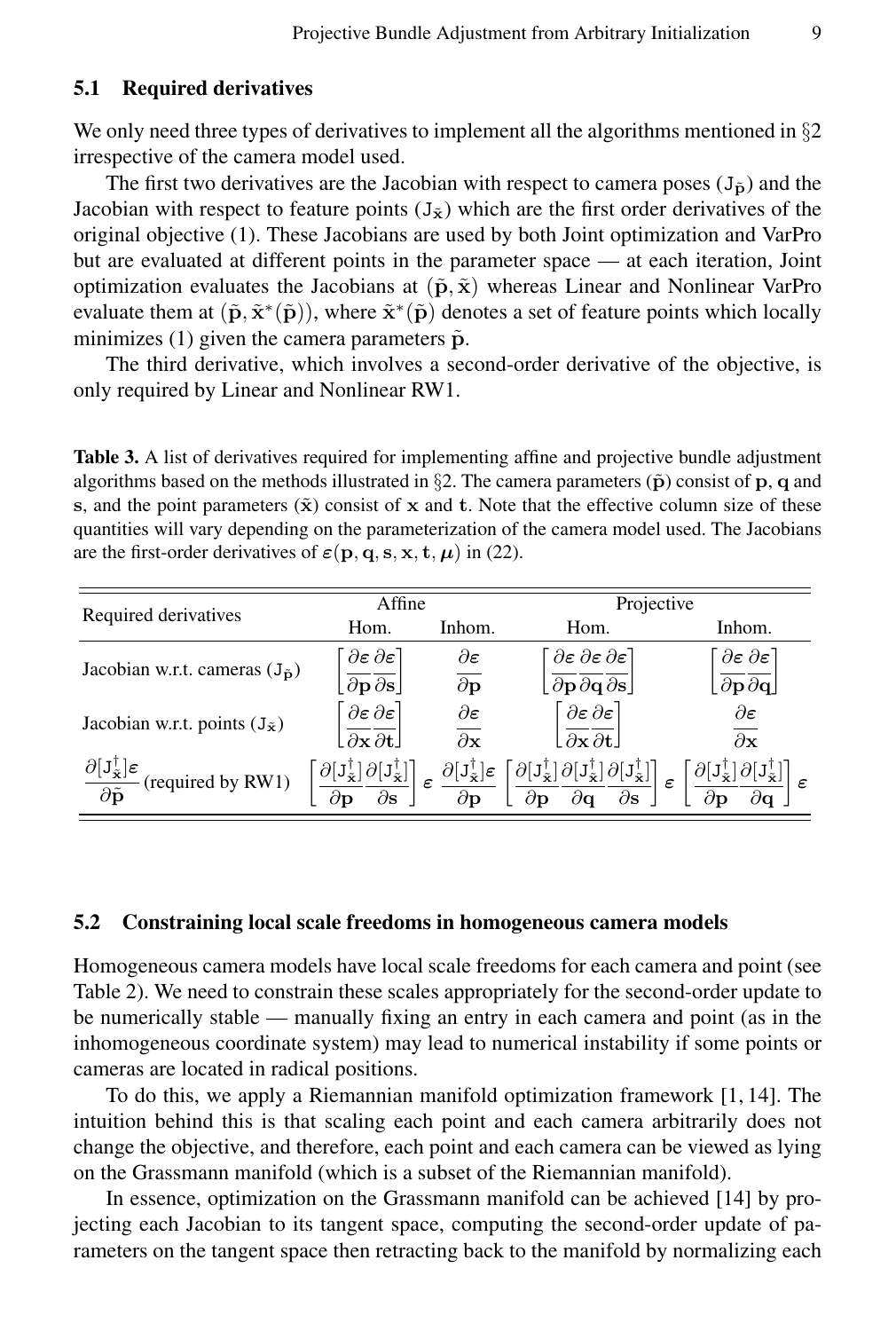camera and/or point. This is numerically stable since the parameters are always updated orthogonal to the current solution. Details of our implementation can be found in [11].

#### 5.3 Constraining gauge freedoms for the VarPro-based algorithms

Unlike scale freedoms, gauge freedoms are present in all camera models listed in §4.

Our VarPro-based algorithms eliminate points such that the matrix of whole camera parameters lie on the Grassmann manifold. This means that any set of cameras which share the same column space as the current set does not change the objective. With the inhomogeneous affine camera model, the matrix of whole cameras lie on a more structured variant of the Grassmann manifold as the scales are fixed to 1.

Since homogeneous camera models require both scale and gauge freedoms to be removed simultaneously (and the Jacobians are already projected to get rid of the scale freedoms), we incorporate a technique introduced in [18] to penalize the matrix of whole cameras updating along the column space of the current matrix, and this constrains all 16 gauge freedoms. (This approach can be viewed [10] as a relaxed form of the manifold optimization framework described in  $\S$ 5.2.) With the inhomogeneous affine model, we manipulate this technique to prevent from overconstraining the problem, and this removes 9 out of 12 gauge freedoms. More details are included in [11].

We have not implemented a gauge-constraining technique for Joint optimization but [16] could be applied.

#### 5.4 Remarks

Combining all the aforementioned techniques yield 16 algorithms which are listed in [11]. We use 4 of them (see Table 4) to synthesize two-stage meta algorithms in  $\S6$ .

As mentioned in §2.3, Nonlinear VarPro requires iterative inner minimization over points given cameras at each iteration. Our algorithms initialize points from the closest algebraic solution obtained using the Direct Linear Transformation (DLT) method [9].

Table 4. A list of affine and projective bundle adjustment algorithms used for our two-stage meta-algorithms in §6. We compile these algorithms using the building blocks from §5.

| ID.         | Camera | <b>Form</b> | Strategy                                       |                 | Algorithm Constrained gauge |
|-------------|--------|-------------|------------------------------------------------|-----------------|-----------------------------|
|             |        |             | AHRW2P Affine Homogeneous Nonlinear VarPro     | RW <sub>2</sub> | 16/16                       |
|             |        |             | AIRW2P Affine Inhomogeneous Linear VarPro      | RW <sub>2</sub> | 9/12                        |
|             |        |             | PHRW1P Projective Homogeneous Nonlinear VarPro | RW1             | 16/16                       |
| <b>PHIP</b> |        |             | Projective Homogeneous Joint optimization      | - LM            | None                        |

# 6 Two-stage meta-algorithms for projective bundle adjustment

Initially, we attempted to use the projective bundle adjustment algorithms compiled in §5 directly on the datasets listed in Table 6 and Table 7. However, our preliminary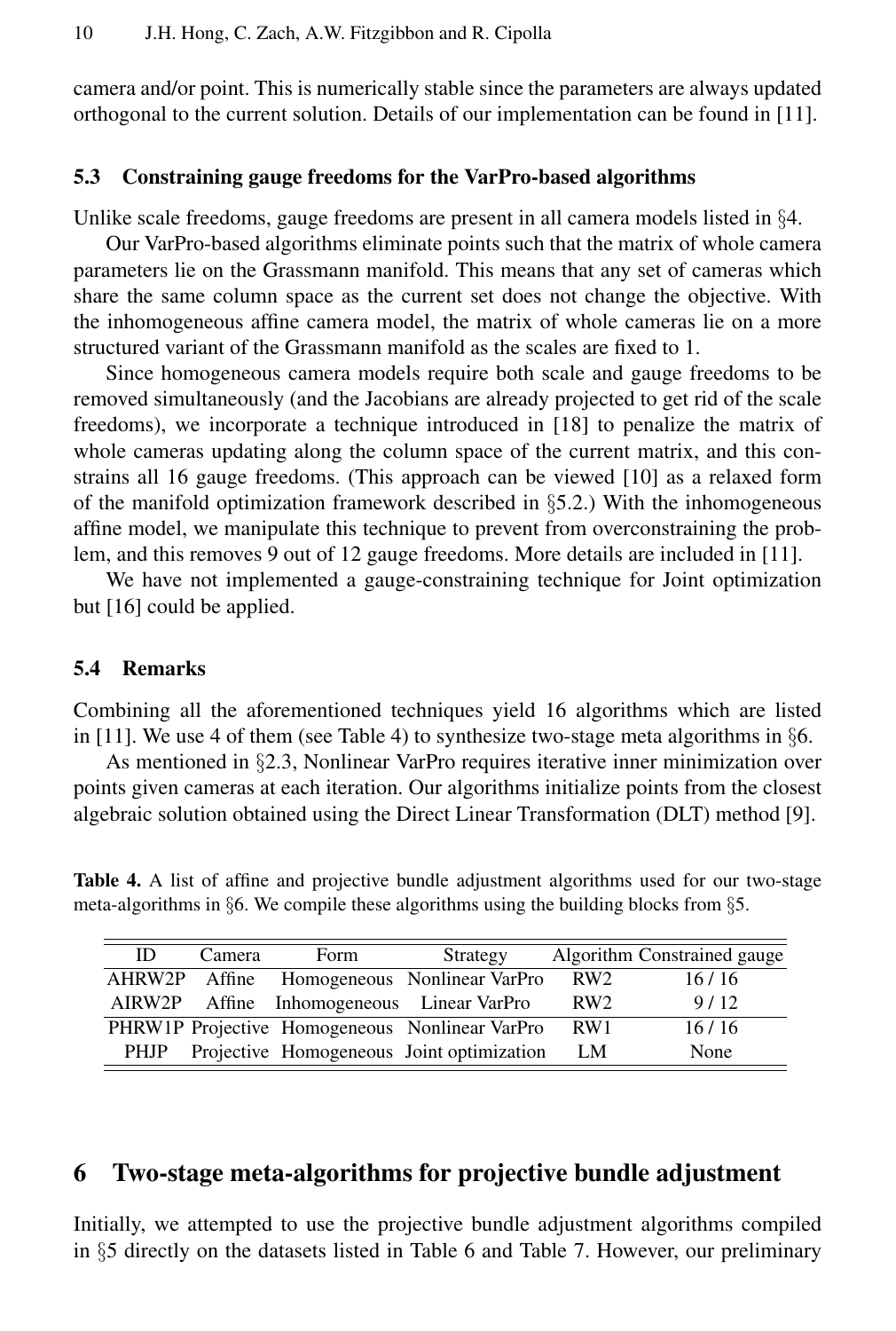investigation showed that none of these work out of the box as the Linear VarPro-based algorithms do for the inhomogeneous affine case.

To resolve this, we propose the following strategy: perform affine bundle adjustment first and then use the outputs to initialize projective bundle adjustment. This is inspired by the fact that some projective algorithms such as projective matrix factorization [9, 22] and trilinear projective bundle adjustment [21] initialize all camera depths to 1, which is equivalent to employing the affine camera model. The key difference between our strategy and the aforementioned methods is that our approach enforces the affine model throughout the first stage whereas other methods can switch to the projective model straight after initialization. Since our strategy essentially places a prior on the affine model, it is important to check how this performs on strong perspective scenes.

For the first (affine) stage, we choose AIRW2P (Affine Inhomogeneous RW2 with manifold Projection) and AHRW2P (Affine Homogeneous RW2 with manifold Projection). We opt for the VarPro-based algorithms, which have large convergence basins for the affine case. We drop the RW1 series as they perform substantially slower than the RW2 series with comparable success rates. (Similar phenomenon is reported in [8, 10].)

For the second (projective) stage, we choose PHRW1P (Projective Homogeneous RW1 with manifold Projection) and PHJP (Projective Homogeneous Joint with manifold Projection). We drop PHRW2P after observing its poor performance on some of the datasets used. None of the inhomogeneous projective algorithms are selected due to numerical stability issues (see §5.2).

Table 5. A list of two-stage meta-algorithms used in our experiments.

| ID                |        | First-stage (affine) algorithm Second-stage (projective) algorithm |
|-------------------|--------|--------------------------------------------------------------------|
| TSMA1             | AHRW2P | PHRW1P                                                             |
| TSMA <sub>2</sub> | AIRW2P | PHRW1P                                                             |
| TSMA3             | AHRW2P | <b>PHIP</b>                                                        |
| TSMA4             | AIRW2P | <b>PHIP</b>                                                        |
|                   |        |                                                                    |

### 7 Experiments

All experiments were carried out on a workstation with 2.2 GHz Intel Xeon E5-2660 processor and 32 GB 1600 MHz DDR3 memory. We used MATLAB R2015b in singlethreaded mode to run all the experiments.

We tested on various small synthetic (Table 6) and real SfM datasets (Table 7) derived from circular motion (Din, Dio, Di2, Hou), non-circular motion (Btb), forward movement (Cor, R47, Sth, Wil) and small number of frames (Lib, Me1, Me2, Wad).

On each dataset, we ran all four two-stage meta-algorithms listed in Table 5 for 100 runs. On each run, initial camera poses and points were drawn from  $\mathcal{N}(\mathbf{0}, \mathbf{I})$ . The first stage of each meta-algorithm minimized the affine version of (1), and the second stage minimized the projective version of the same problem. We set the maximum number of iterations in each stage to 1000 and the function value tolerance to  $10^{-9}$ .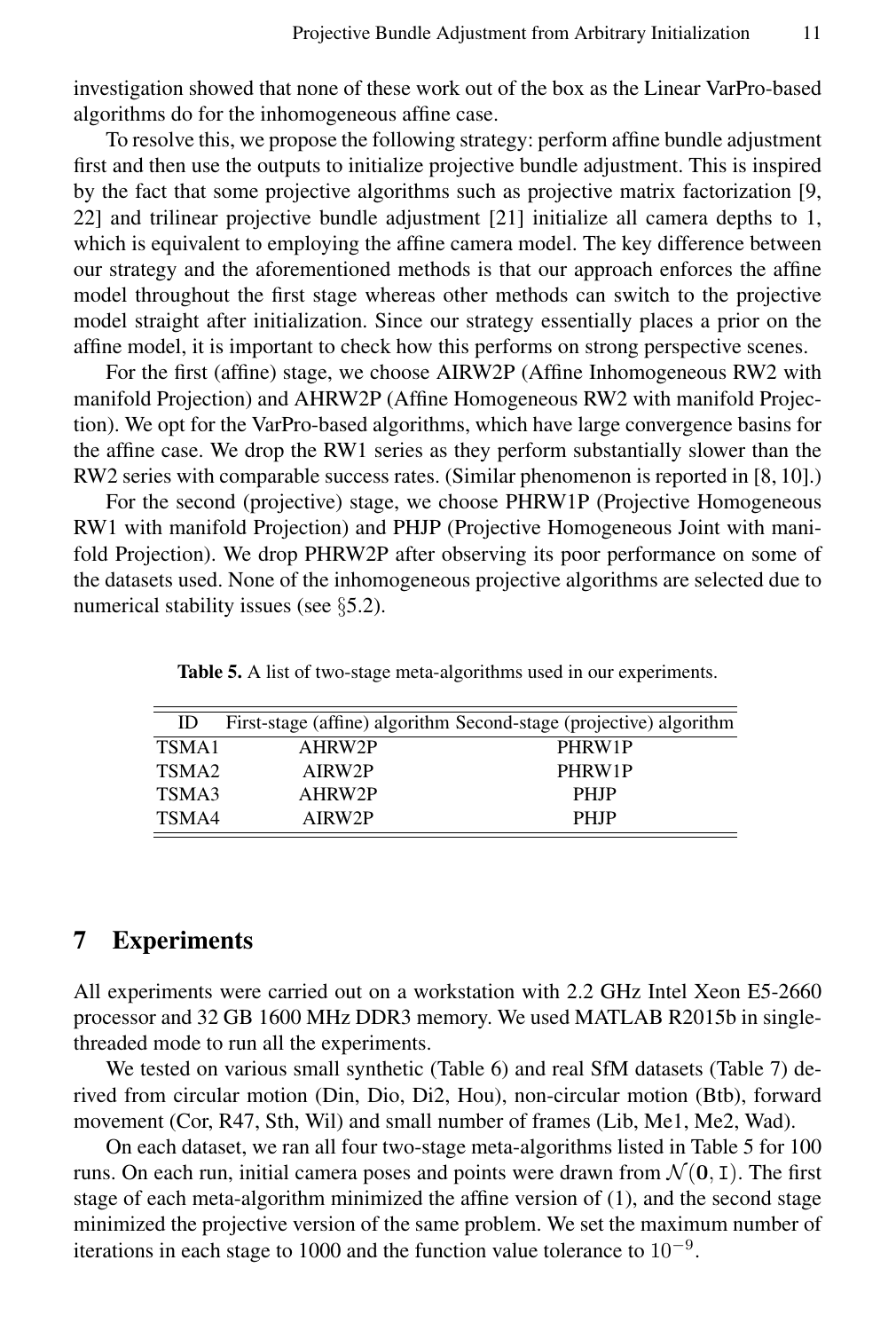Table 6. Synthetic tracks of 319 points randomly generated on a sphere of radius 10.0 viewed from 36 cameras. The cameras are equidistantly positioned and form a ring of radius d, looking down the sphere at 60° from the vertical axis. We employ structured visibility patterns with high missing rates to depict real tracks with occlusions and tracking failures.  $\mathcal{N}(\mathbf{0}, \mathbf{I})$  noise is added.

| Dataset             | d    |                |       |           | Loop closed Missing $(\%)$ Best affine cost Best projective cost |
|---------------------|------|----------------|-------|-----------|------------------------------------------------------------------|
| S <sub>30</sub> L   | 30.0 | Yes            | 77.56 | 2.993821  | 0.861392                                                         |
| S <sub>30</sub>     | 30.0 | No             | 76.92 | 2.947244  | 0.842539                                                         |
| S20L                | 20.0 | Yes            | 77.61 | 7.261506  | 0.862520                                                         |
| S <sub>20</sub>     | 20.0 | No             | 76.92 | 7.157783  | 0.842511                                                         |
| S <sub>13</sub> L   | 13.0 | <b>Yes</b>     | 77.61 | 25.100919 | 0.863871                                                         |
| S <sub>13</sub>     | 13.0 | N <sub>0</sub> | 76.92 | 24.831476 | 0.844125                                                         |
| S <sub>12L</sub>    | 12.0 | Yes            | 77.61 | 34.871149 | 0.863867                                                         |
| S <sub>12</sub>     | 12.0 | No             | 76.92 | 34.730023 | 0.844817                                                         |
| S11L                | 11.0 | Yes            | 77.61 | 55.782547 | 0.863274                                                         |
| S11                 | 11.0 | No             | 76.92 | 56.946272 | 0.845271                                                         |
| S <sub>10.5</sub> L | 10.5 | Yes            | 77.61 | 80.700734 | 0.862545                                                         |
| S <sub>10.5</sub>   | 10.5 | No             | 76.92 | 85.970046 | 0.844771                                                         |
|                     |      |                |       |           |                                                                  |

We then compared how many fractions of runs each meta-algorithm converged to the best observed minimum on each dataset, defining this quantity as the success rate. The success rates of different meta-algorithms are compared in Fig. 2a and Fig. 2b.

Throughout this paper, we report the normalized cost values which can be computed as follows:  $\sqrt{\text{Equation (1)}/(2 \times \text{Total number of visible frames over all cameras})}$ .

# 8 Discussions

Fig. 2a and Fig. 2b show that TSMA1 and TSMA2 return global optimum in a large fraction of runs on most datasets. Considering that each run is initialized from arbitrary cameras and points, we believe that these are novel and valuable results.

On the synthetic datasets (Fig. 2a), all our meta-algorithms yield high success rates (74–100%) until the ground truth cameras are moved radically close to the sphere (e.g. S10.5/L). As discussed in §6, this is somewhat expected since our strategy is inevitably biased towards affine reconstruction. However, one should bear in mind that these are extreme cases where the cameras are located only 0.5 unit away from the surface of the sphere of radius 10.0, and our strategy still succeeds with high probability on strong perspective datasets such as S11/L S12/L and S13/L. The presence of loop closure does not seem to influence success rates massively.

On the real sequences (Fig. 2b), each of TSMA1 and TSMA2 achieves 88–100% on all datasets but one (Lib for TSMA1 and Cor for TSMA2). This demonstrates that these methods work well in practice as they provide consistent performances across different kinds of camera motions.

Regarding the first (affine) stage algorithms, we do not observe a clear boost in success rates from employing AHRW2P instead of AIRW2P. (We only observe this on the Cor dataset (see Fig. 2b), which comprises forward camera movements.) This is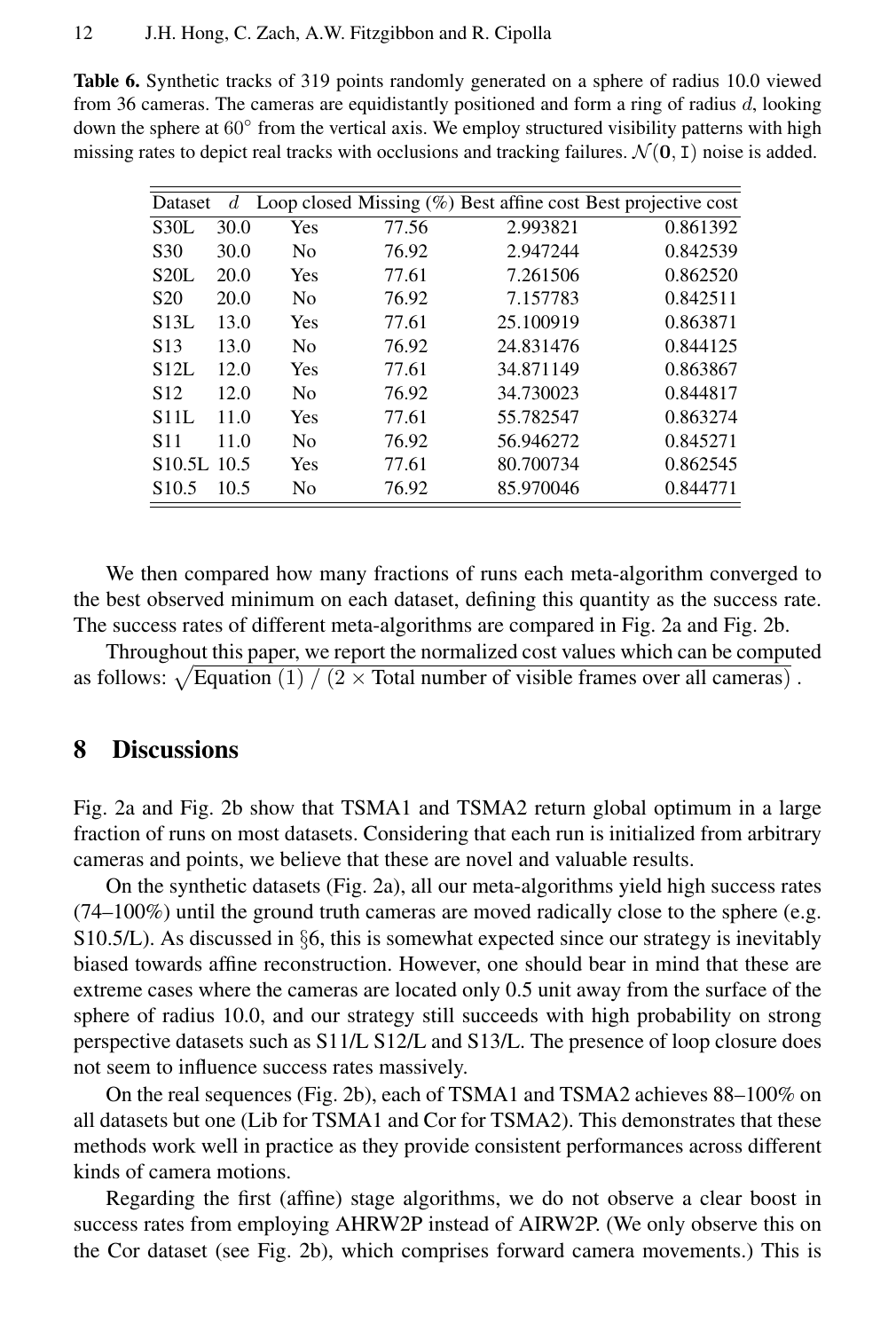| ID          | <b>Dataset</b>                                     |     | $\boldsymbol{n}$ |       |          | Missing $(\%)$ Best affine Best projective |
|-------------|----------------------------------------------------|-----|------------------|-------|----------|--------------------------------------------|
| <b>B</b> tb | Blue teddy bear (trimmed) (Ponce)                  | 196 | 827              | 80.71 | 0.530633 | 0.489283                                   |
| Cor         | Corridor (VGG)                                     | 11  | 737              | 50.23 | 2.237213 | 0.272462                                   |
|             | Din Dinosaur (trimmed) [5]                         | 36  | 319              | 76.92 | 1.270153 | 1.114493                                   |
|             | Dio Dinosaur (VGG)                                 |     | 36 4983          | 90.84 | 1.217574 | 1.166165                                   |
|             | Di <sup>2*</sup> Dinosaur (trimmed) closer cameras | 36  | 319              | 76.92 | 9.380473 | 0.838414                                   |
|             | Hou House (VGG)                                    | 10  | 672              | 57.65 | 2.750877 | 0.441660                                   |
| Lib         | Oxford University Library (VGG)                    | 3   | 667              | 29.24 | 4.180297 | 0.172830                                   |
|             | Me1 Merton College 1 (VGG)                         | 3   | 717              | 22.13 | 3.176176 | 0.118450                                   |
|             | Me2 Merton College 2 (VGG)                         | 3   | 475              | 21.61 | 3.995869 | 0.158851                                   |
|             | R47 Road scene point tracks #47                    | 11  | 150              | 47.09 | 4.402777 | 3.344768                                   |
| Sth         | Stockholm Guildhall (trimmed) [19]                 | 43  | 1000             | 18.01 | 8.833195 | 5.619975                                   |
|             | Wad Wadham College (VGG)                           | 5   | 1331             | 54.64 | 3.424812 | 0.135711                                   |
| Wil         | Wilshire (Ponce)                                   | 190 | 411              | 60.73 | 2.703663 | 0.423892                                   |

**Table 7.** Real datasets used for the experiments.  $f$  denotes the number of frames and  $n$  denotes the number of feature points. <sup>∗</sup>Di2 was generated by projecting real points from synthetic camera poses made deliberately close to the 3D structure thereby inducing strong perspective effects.

against our hypothesis that AHRW2P, which is a numerically-stable reformulation of AIRW2P, should perform better on strong perspective sequences. The results imply that the potential numerical instability caused by the use of inhomogeneous coordinates is not a major issue in the affine case. (It is still an issue for the projective model.)

In addition to the main experiments, we investigated to see if our meta-algorithms could serve as an initializer for the full bundle adjustment process. We ran a projective bundle adjustment algorithm, namely PHRW1P, on the full dinosaur dataset (Dio) with the initial camera values set to those of the global optimum of the trimmed dataset (Din). This allowed PHRW1P to reach the global optimum of the full sequence within 10 iterations. Based on this observation, we believe that our meta-algorithms could be applied to a segment of large datasets to trigger incremental or full bundle adjustment.

We also tried incrementing  $\mu$  (the projectiveness parameter) gradually to make the affine-projective transition smoother, but this strategy performed comparable to projective bundle adjustment without affine initialization. Implementing a fully unified algorithm still remains a challenge.

# 9 Conclusions

In this work we analysed if the Variable Projection (VarPro) method, which is highly successful in finding global minima in affine factorization problems without careful initialization, is equally effective in the projective scenario. Unfortunately, the answer is that the success rate of VarPro algorithms cannot be directly replicated in the projective setting. Thus, we proposed and evaluated several meta-algorithms to overcome this shortcoming, and each of the winning methods (TSMA1 and TSMA2) obtained success rates between 88 and 100% on all real datasets but one (Lib for TSMA1 and Cor for TSMA2). Experimentally it turns out that using an affine factorization based on VarPro to warm-start projective bundle adjustment is essential to boost the success rate.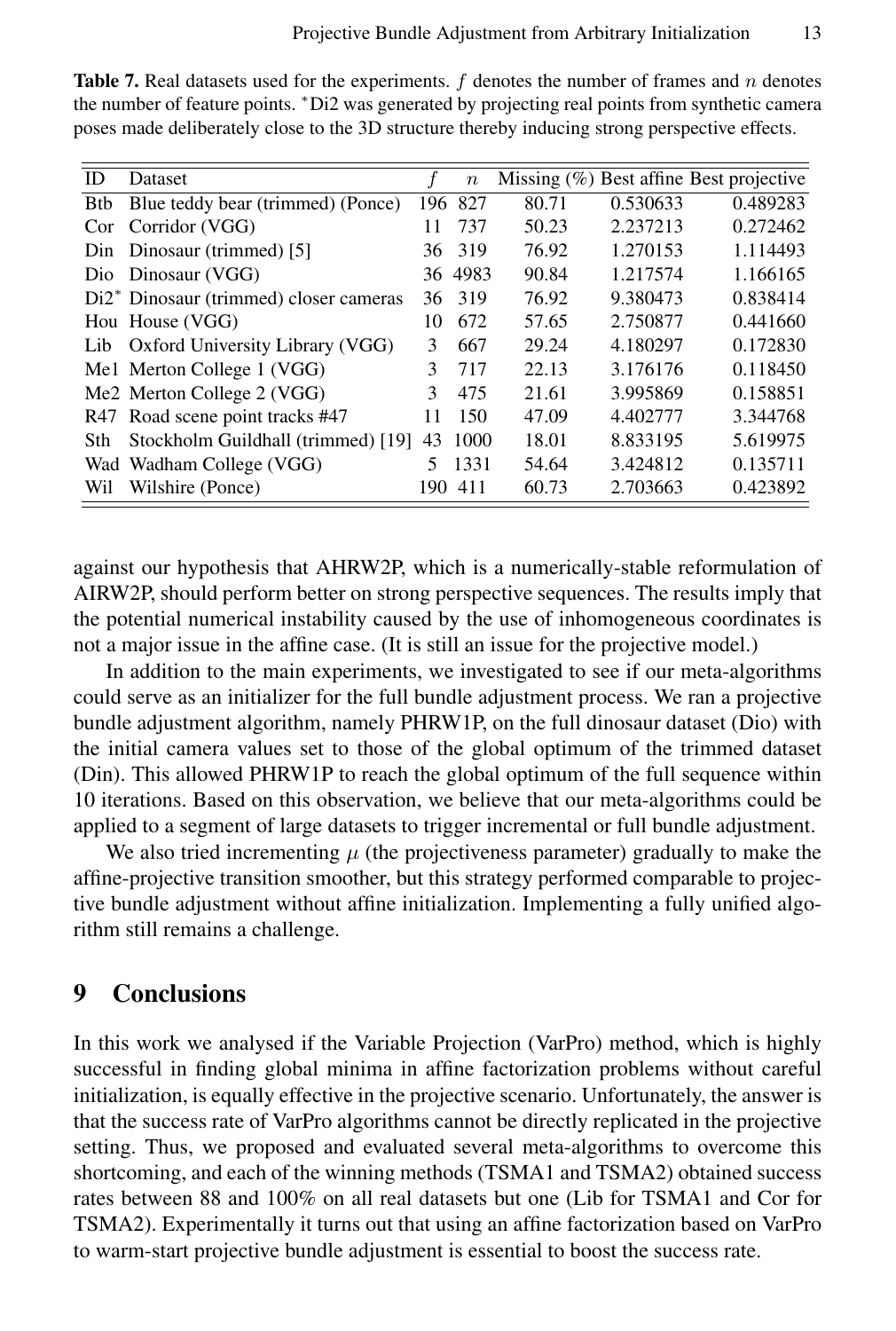

Fig. 2. The figures show the success rates of each meta-algorithm on each dataset. (A run is counted as *successful* if and only if it reaches the best known optimum of the dataset used.) We conclude that TSMA1 and TSMA2 are winners by narrow margins.

We demonstrated that the convergence basin can be greatly enhanced using the right combination of methods. By unifying affine and projective factorization problems we also derived numerically better conditioned formulations to solve these instances.

Future work includes the followings: addressing outliers in the measurements and therefore robustness in the cost function (e.g. by incorporating robust kernel reformulation [26]) and to operate in metric instead of projective space by restricting the unknowns to the respective Lie group. A highly ambitious goal is to solve large datasets as introduced in [3] via an initialization-free approach.

# Acknowledgement

The work was supported by Microsoft, Toshiba Research Europe and JNE Systech.

# **References**

- 1. Absil, P.A., Mahony, R., Sepulchre, R.: Optimization Algorithms on Matrix Manifolds. Princeton University Press (2008)
- 2. Agarwal, S., Mierle, K., Others: Ceres solver. http://ceres-solver.org (2014)
- 3. Agarwal, S., Snavely, N., Seitz, S.M., Szeliski, R.: Bundle adjustment in the large. In: Proceedings of the 11th European Conference on Computer Vision (ECCV): Part II. pp. 29–42 (2010)
- 4. Boumal, N., Absil, P.A.: RTRMC: A Riemannian trust-region method for low-rank matrix completion. In: Advances in Neural Information Processing Systems 24 (NIPS 2011), pp. 406–414 (2011)
- 5. Buchanan, A.M., Fitzgibbon, A.W.: Damped Newton algorithms for matrix factorization with missing data. In: Proceedings of the 2005 IEEE Computer Society Conference on Computer Vision and Pattern Recognition (CVPR). vol. 2, pp. 316–322 (2005)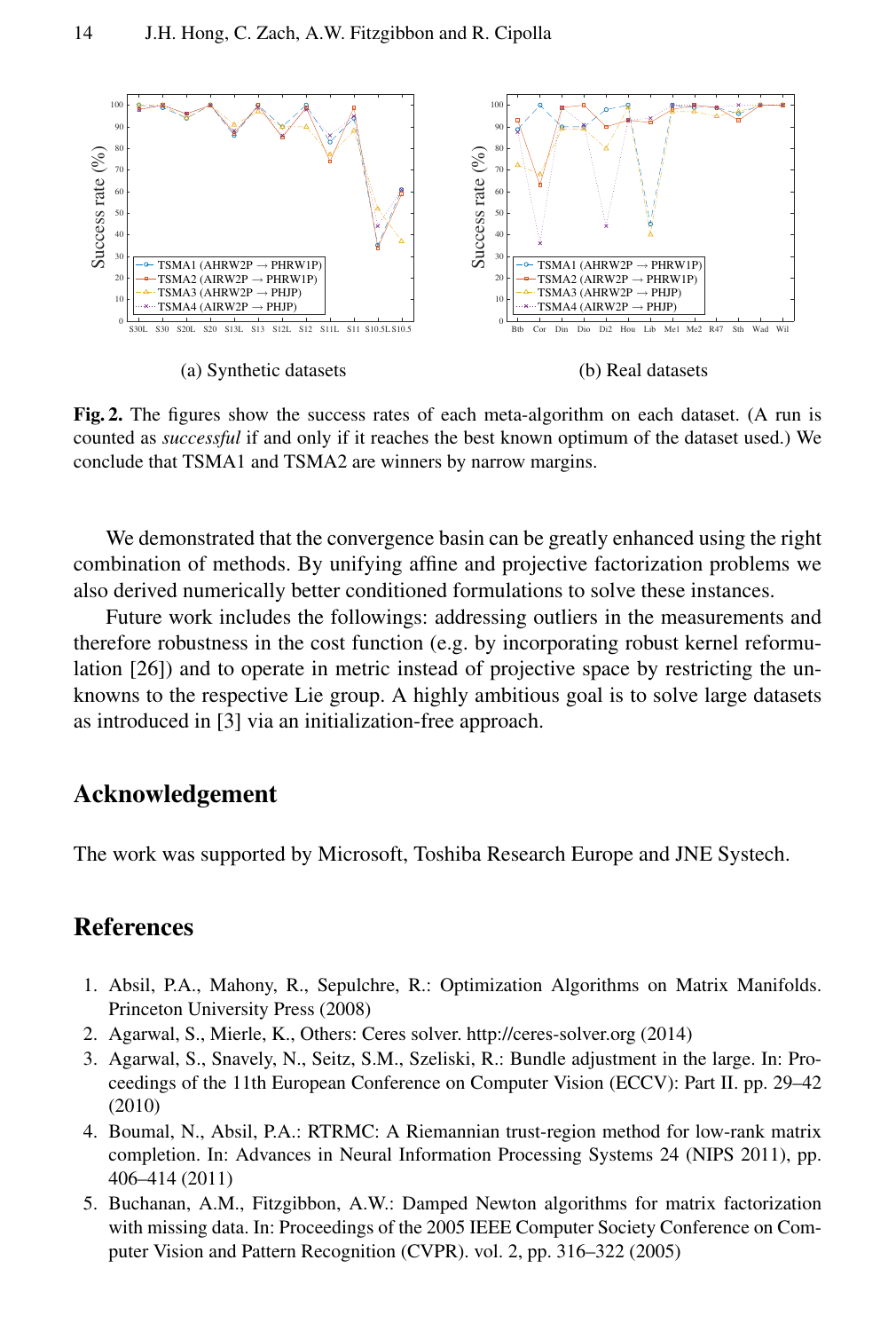- 6. Golub, G.H., Pereyra, V.: The differentiation of pseudo-inverses and nonlinear least squares problems whose variables separate. SIAM Journal on Numerical Analysis (SINUM) 10(2), 413–432 (1973)
- 7. Golub, G.H., Pereyra, V.: Separable nonlinear least squares: the variable projection method and its applications. In: Proceedings of Inverse Problems. pp. 1–26 (2002)
- 8. Gotardo, P.F., Martinez, A.M.: Computing smooth time trajectories for camera and deformable shape in structure from motion with occlusion. IEEE Transactions on Pattern Analysis and Machine Intelligence (TPAMI) 33(10), 2051–2065 (Oct 2011)
- 9. Hartley, R.I., Zisserman, A.: Multiple View Geometry in Computer Vision. Cambridge University Press, second edn. (2004)
- 10. Hong, J.H., Fitzgibbon, A.W.: Secrets of matrix factorization: Approximations, numerics, manifold optimization and random restarts. In: Proceedings of the 2015 IEEE Internatonal Conference on Computer Vision (ICCV). pp. 4130–4138 (2015)
- 11. Hong, J.H., Zach, C., Fitzgibbon, A.W., Cipolla, R.: Projective bundle adjustment from random initialization using the variable projection method: Supplementary document (2016), https://github.com/jhh37/projective-ba
- 12. Jeong, Y., Nister, D., Steedly, D., Szeliski, R., Kweon, I.S.: Pushing the envelope of modern methods for bundle adjustment. In: Proceedings of the 2010 IEEE Computer Society Conference on Computer Vision and Pattern Recognition (CVPR). pp. 1474–1481 (2010)
- 13. Levenberg, K.: A method for the solution of certain non-linear problems in least squares. Quarterly of Applied Mathmatics 2(2), 164–168 (1944)
- 14. Manton, J.H., Mahony, R., Hua, Y.: The geometry of weighted low-rank approximations. IEEE Transactions on Signal Processing 51(2), 500–514 (Feb 2003)
- 15. Marquardt, D.: An algorithm for least-squares estimation of nonlinear parameters. Journal of the Society for Industrial and Applied Mathematics 11(2), 431–441 (1963)
- 16. Mishra, B., Meyer, G., Bach, F., Sepulchre, R.: Low-rank optimization with trace norm penalty. SIAM Journal on Optimization (SIOPT) 23(4), 2124–2149 (2013)
- 17. Okatani, T., Deguchi, K.: On the Wiberg algorithm for matrix factorization in the presence of missing components. International Journal of Computer Vision (IJCV) 72(3), 329–337 (2007)
- 18. Okatani, T., Yoshida, T., Deguchi, K.: Efficient algorithm for low-rank matrix factorization with missing components and performance comparison of latest algorithms. In: Proceedings of the 2011 IEEE International Conference on Computer Vision (ICCV). pp. 842–849 (2011)
- 19. Olsson, C., Enqvist, O.: Image Analysis: 17th Scandinavian Conference, SCIA 2011, Ystad, Sweden, May 2011. Proceedings, chap. Stable Structure from Motion for Unordered Image Collections, pp. 524–535 (2011)
- 20. Ruhe, A., Wedin, P.Å.: Algorithms for separable nonlinear least squares problems. SIAM Review (SIREV) 22(3), 318–337 (1980)
- 21. Strelow, D.: General and nested Wiberg minimization: L2 and maximum likelihood. In: Proceedings of the 12th European Conference on Computer Vision (ECCV), pp. 195–207 (2012)
- 22. Sturm, P., Triggs, B.: A factorization based algorithm for multi-image projective structure and motion. In: Proceedings of the 4th European Conference on Computer Vision (ECCV), pp. 709–720 (1996)
- 23. Tomasi, C., Kanade, T.: Shape and motion from image streams under orthography: a factorization method. International Journal of Computer Vision (IJCV) 9(2), 137–154 (1992)
- 24. Triggs, B., McLauchlan, P.F., Hartley, R.I., Fitzgibbon, A.W.: Bundle adjustment A modern synthesis. In: Proceedings of the International Workshop on Vision Algorithms: Theory and Practice. pp. 298–372. ICCV '99 (2000)
- 25. Wiberg, T.: Computation of principal components when data are missing. In: Proceedings of the 2nd Symposium of Computational Statistics. pp. 229–326 (1976)